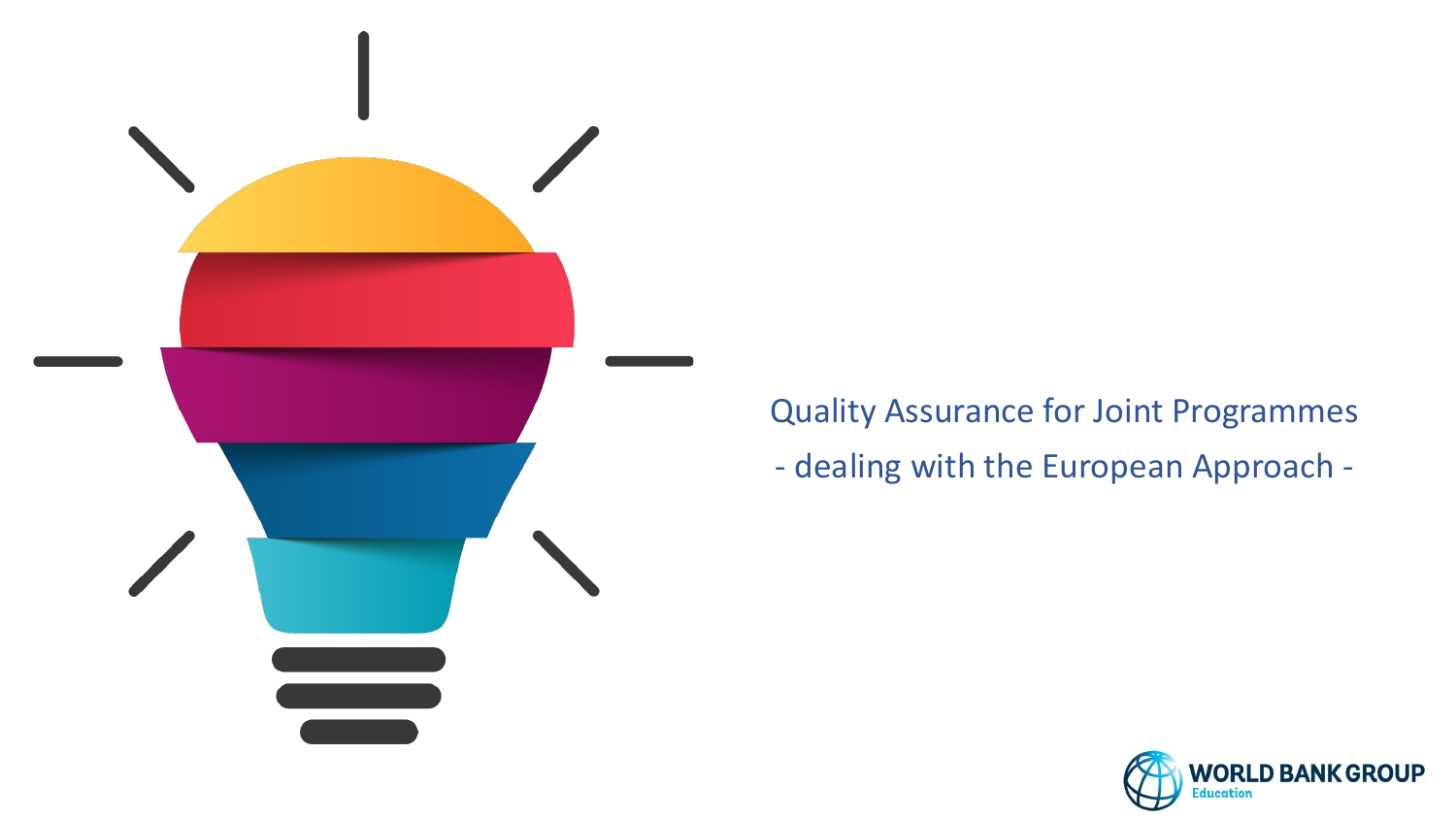# **Context**

1 2 3

**Despite a rapid increase in the numbers of and enthusiasm for Joint Programmes, their quality assurance remains, in too many cases, (overly) complex.**

To date the establishment of Joint Programmes, in particular when leading to a joint diploma, has often been **complicated by (different) requirements posed by national legislation and associated QA procedures and criteria.** 

The identification of **approaches to QA that take into account the truly 'joint' nature of a programme**, considering it as a whole rather than a sum of separately assessed and quality assured parts, have proved challenging.

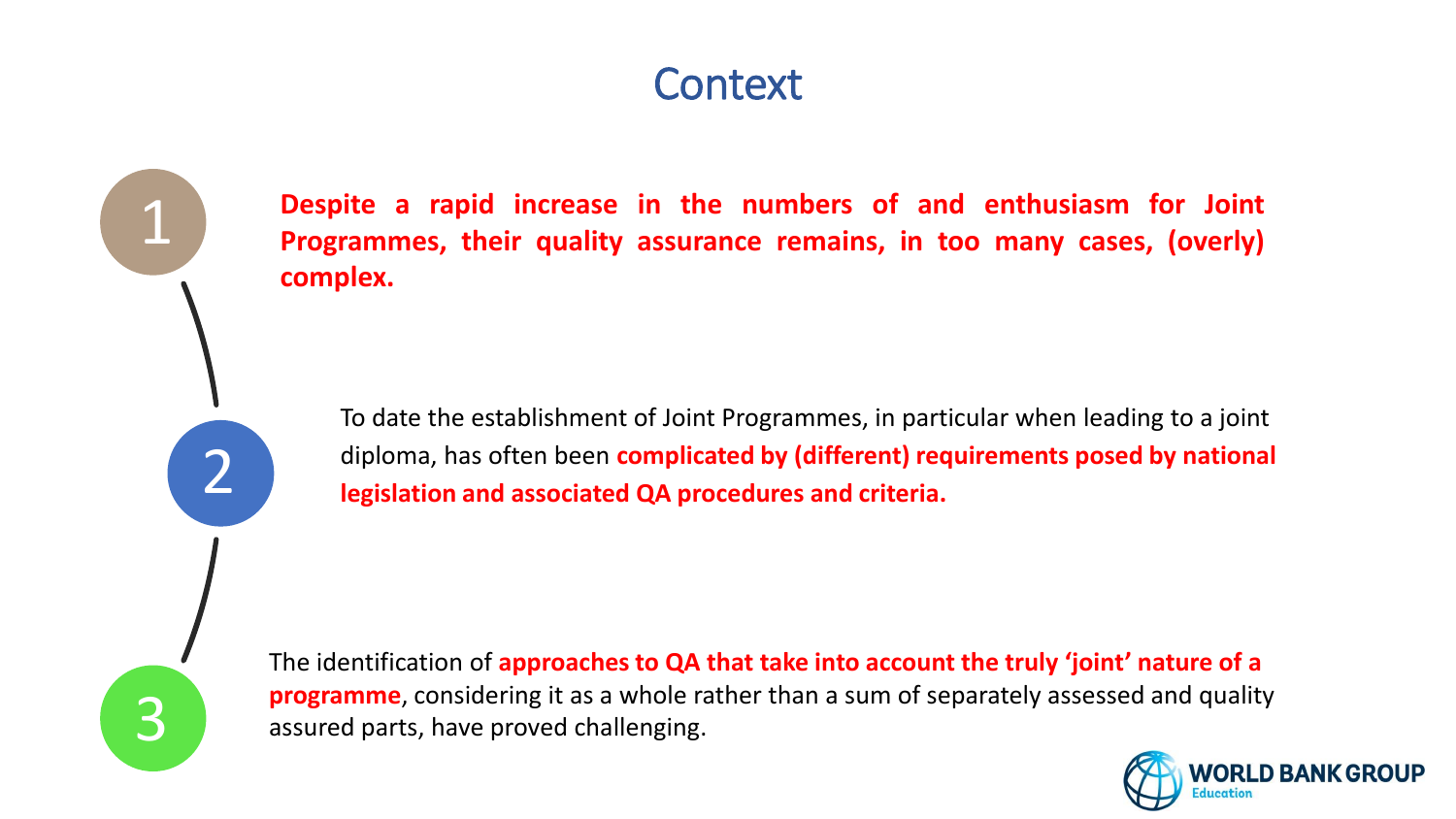# The European Approach for Quality Assurance of Joint Programmes



Intended to:

- ✓ **dismantle** an important obstacle to the development of Joint Programmes by setting standards for these programmes that are based on the agreed tools of the EHEA, without applying additional national criteria, and
- ✓ **facilitate** integrated approaches to quality assurance of Joint Programmes that genuinely reflect and mirror their joint character.



This new European approach is intended to:

- ✓ **be applicable across different systems of external QA**
- ✓ **provide a set of Standards for Quality Assurance of Joint Programmes in the EHEA**
- ✓ **set out a common Procedure for External Quality Assurance of Joint Programmes in the EHEA**

The new approach was endorsed by the BFUG in November 2014 and by the Yerevan Ministerial Conference in May 2015; https://www.eqar.eu/fileadmin/documents/bologna/02 European Approach QA of Joint Programmes v1 0.pdf

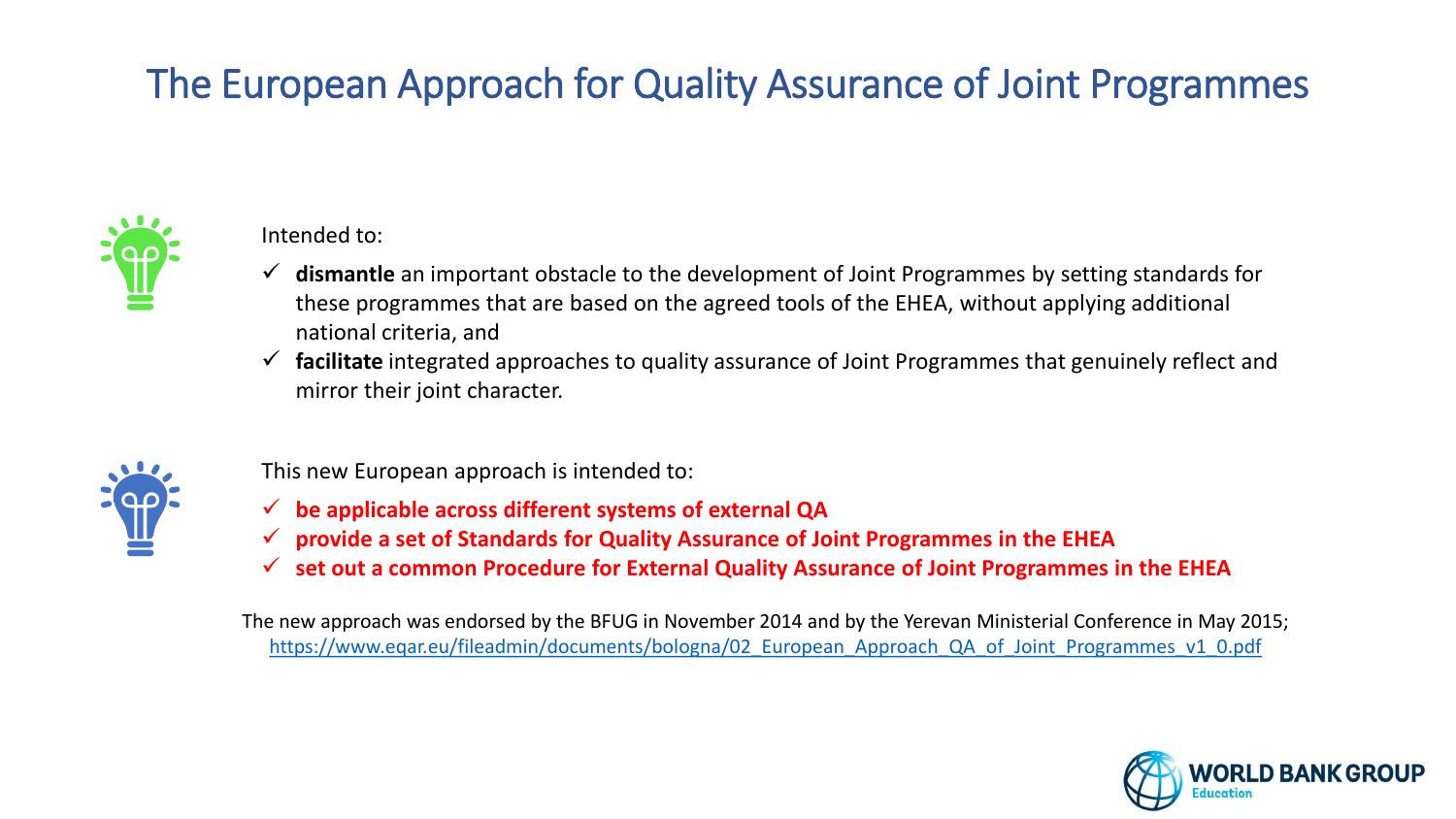# Application in Different Systems of External QA

**The European Approach should be applied depending on the needs of the cooperating higher education institutions and the requirements of their national frameworks.** 

> **The agency will use the Standards and the Procedure to carry out a single evaluation or accreditation of the entire joint programme. The result is to be accepted in all EHEA countries.** Dependent on the national legal framework, the external quality assurance decision should come into force or be recognised in all countries where the programme is offered, as agreed in the Bucharest Communiqué.

If some of the cooperating higher education institutions require external quality assurance at programme level (e.g. programme accreditation or evaluation is mandatory), then the cooperating institutions should select a suitable quality assurance agency from the list of EQAR-registered agencies.



If all cooperating higher education institutions are subject to external quality assurance at institutional level only and have "self-accrediting" status for the programmes they offer, they may use the European Approach in setting up joint internal approval and monitoring processes for their joint programmes (according to ESG 1.2 & 1.9), if they deem it useful in their context.

The European Approach may also be used for joint programmes that are offered by higher education institutions from both within and outside the EHEA.

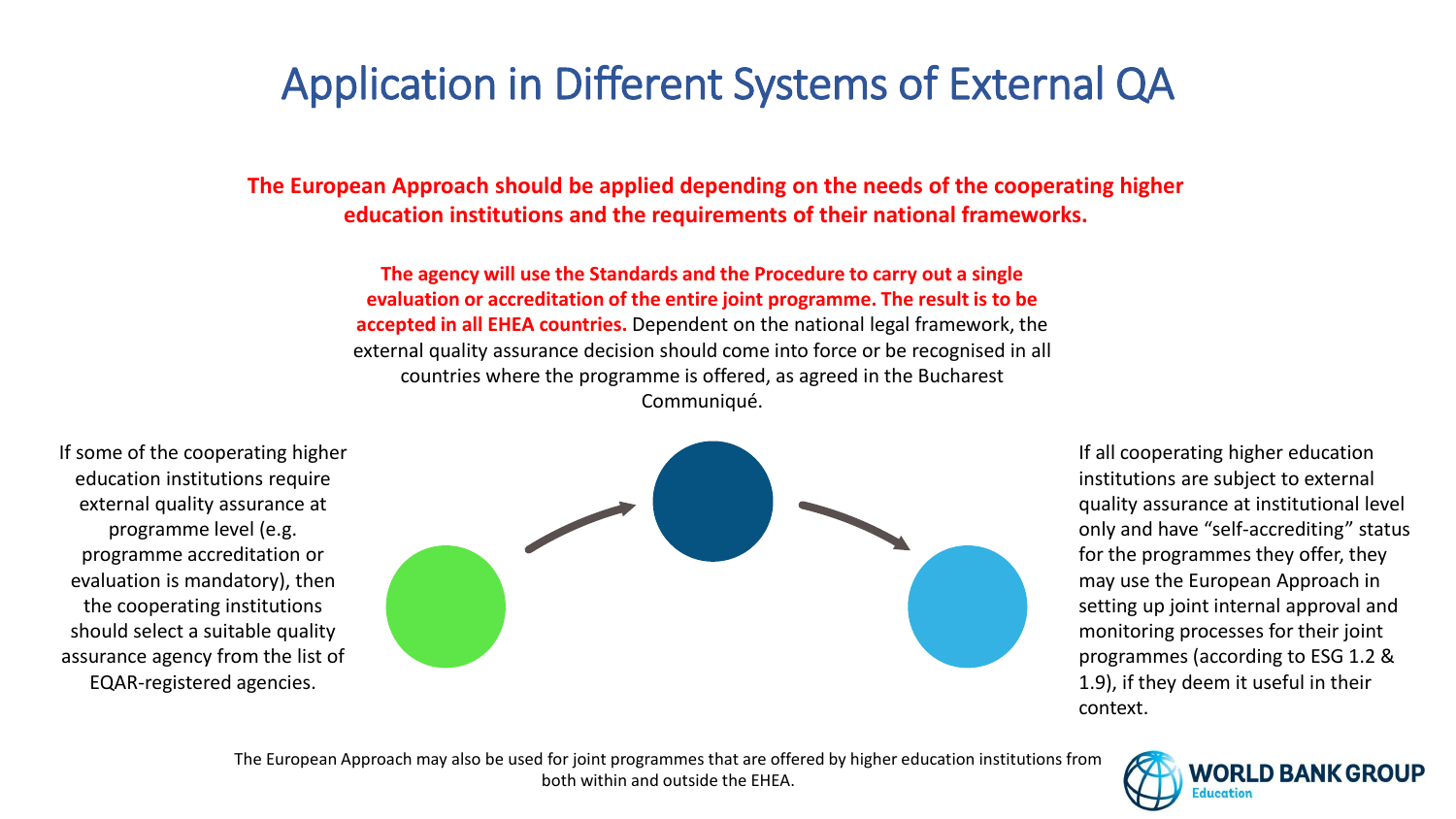#### **1.1 Status**

The institutions that offer a joint programme should be recognised as higher education institutions by the relevant authorities of their countries. Their respective national legal frameworks should enable them to participate in the joint programme and, if applicable, to award a joint degree. The institutions awarding the degree(s) should ensure that the degree(s) belong to the higher education degree systems of the countries in which they are based.



#### **1.2 Joint design and delivery**

The joint programme should be offered jointly, involving all cooperating institutions in the design and delivery of the programme.

#### **1.3 Cooperation Agreement**

The terms and conditions of the joint programme should be laid down in a cooperation agreement, which should cover the following issues:

- $\checkmark$  denomination of the degree(s) awarded in the programme
- $\checkmark$  coordination and responsibilities of the partners involved regarding management and
- $\checkmark$  financial organisation (including funding, sharing of costs and income etc.)
- $\checkmark$  admission and selection procedures for students
- $\checkmark$  mobility of students and teachers
- $\checkmark$  examination regulations, student assessment methods, recognition of credits and
- $\checkmark$  degree awarding procedures in the consortium.

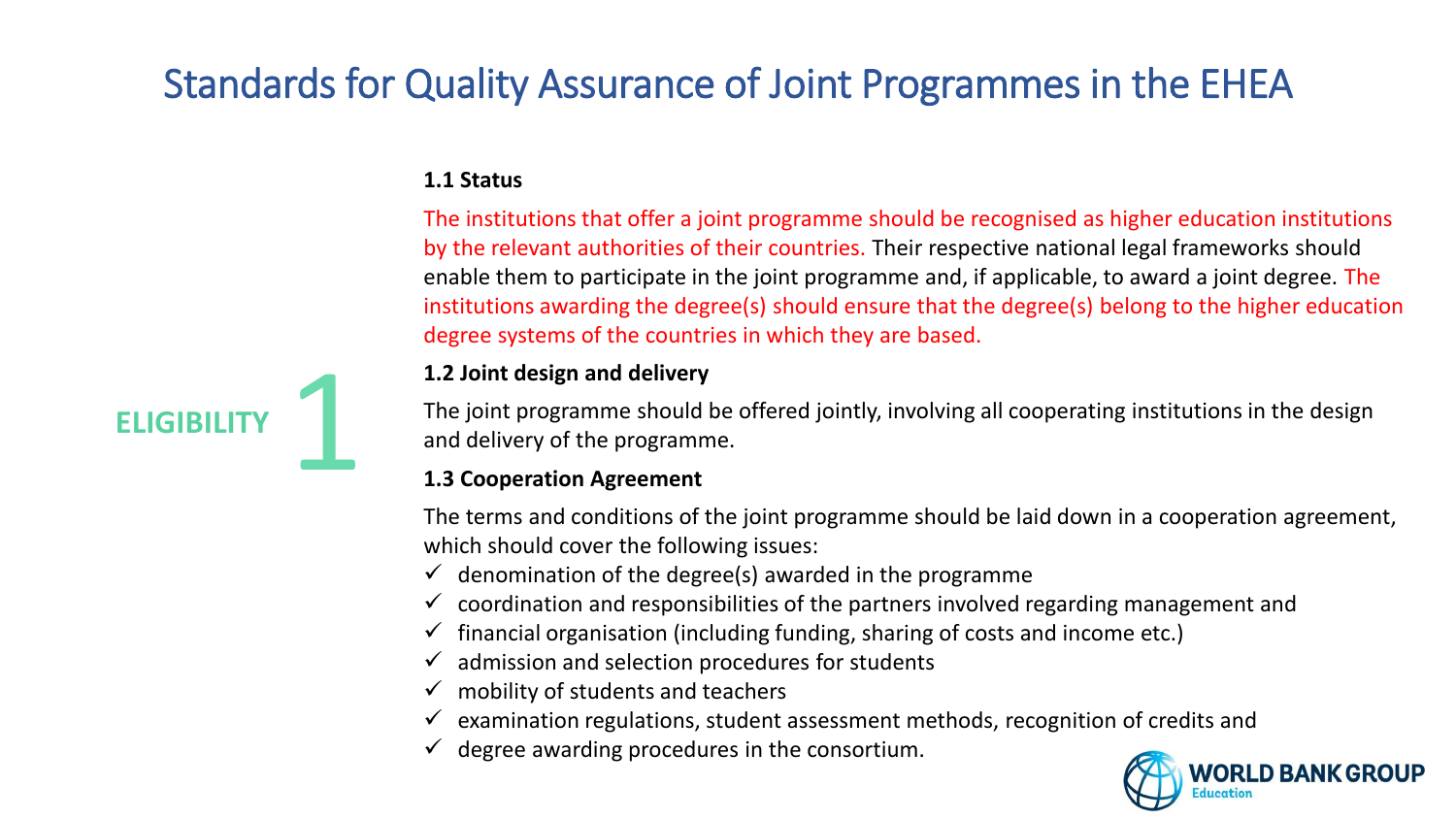### **2.1 Level [ESG 1.2]**

The **intended learning outcomes should align with the corresponding level in the Framework for Qualifications in the European Higher Education Area (FQ-EHEA**), as well as the applicable **national qualifications framework(s)**.

#### **2.2 Disciplinary field**

The intended **learning outcomes** should comprise **knowledge, skills, and competencies** in the respective disciplinary field(s).

#### **2.3 Achievement [ESG 1.2]**

The programme should be able to demonstrate **that the intended learning outcomes are achieved.**

#### **2.4 Regulated Professions**

If relevant for the specific joint programme, the minimum agreed training conditions specified in the European Union Directive 2005/36/EC, or relevant common trainings frameworks established under the Directive, should be taken into account.



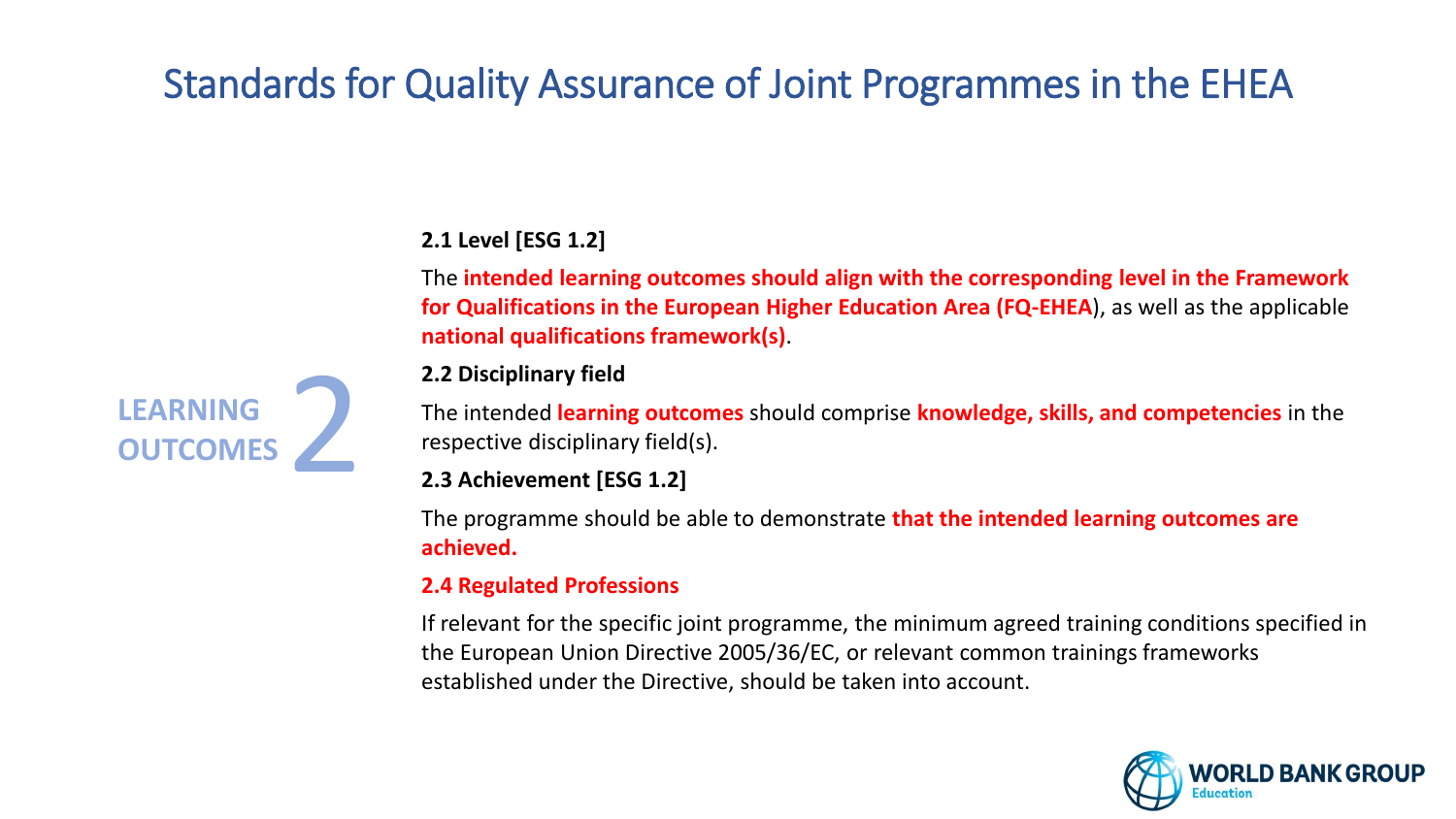### **3.1 Curriculum**

The structure and content of the curriculum should be fit to enable the students to achieve the intended learning outcomes.

#### **3.2 Credits**

**The European Credit Transfer System (ECTS) should be applied properly and the distribution of credits should be clear.**

#### **3.3 Workload**

A joint bachelor programme will typically amount to a total student workload of 180-240 ECTScredits; a joint master programme will typically amount to 90-120 ECTS-credits and should not be less than 60 ECTS-credits at second cycle level (credit ranges according to the FQ-EHEA); for joint doctorates there is no credit range specified.

**The workload and the average time to complete the programme should be monitored.**



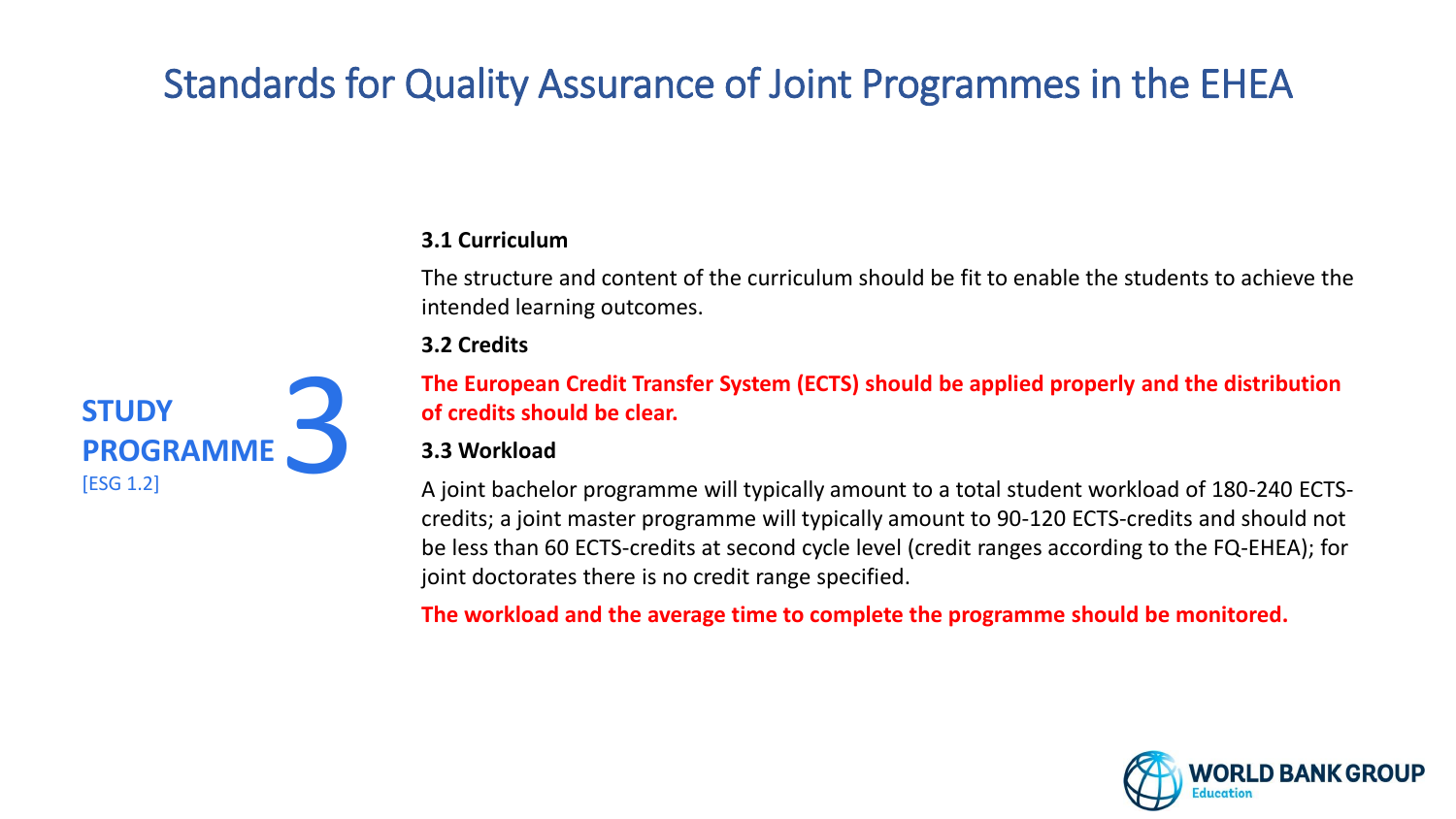

#### **4.1. Admission**

The admission requirements and selection procedures should be appropriate in light of the programme's level and discipline.

#### **4.2. Recognition**

**Recognition of qualifications** and of periods of studies (including recognition of prior learning) should be applied in line with the **Lisbon Recognition Convention** and subsidiary documents.

### **LEARNING, TEACHING AND ASSESSMENT** [ESG 1.3] 5

#### **5.1 Learning and teaching**

The programme should be designed to correspond with the intended learning outcomes, and the learning and teaching approaches applied should be adequate to achieve those**. The diversity of students and their needs should be respected and attended to, especially in view of potential different cultural backgrounds of the students.**

#### **5.2 Assessment of students**

The examination regulations and the assessment of the **achieved learning outcomes** should correspond with the **intended learning outcomes**. They should be applied consistently among partner institutions.

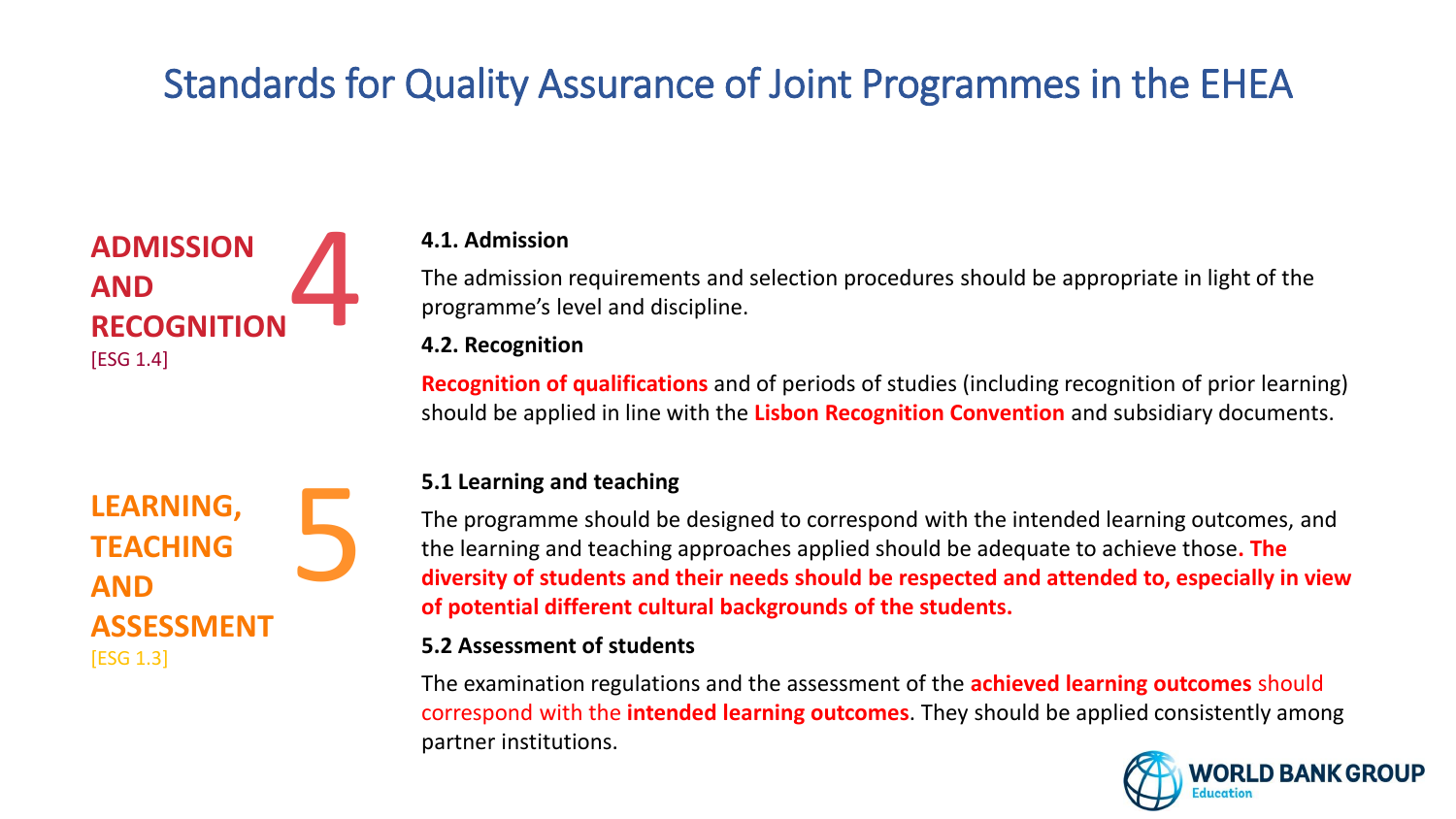



The **student support services** should contribute to the achievement of the intended learning outcomes. They should take into account **specific challenges of mobile students**.



### **7.1 Staff**

The staff should be sufficient and **adequate (qualifications, professional and international experience) t**o implement the study programme.

### **7.2 Facilities**

The facilities provided should be sufficient and adequate in view of the intended learning outcomes.

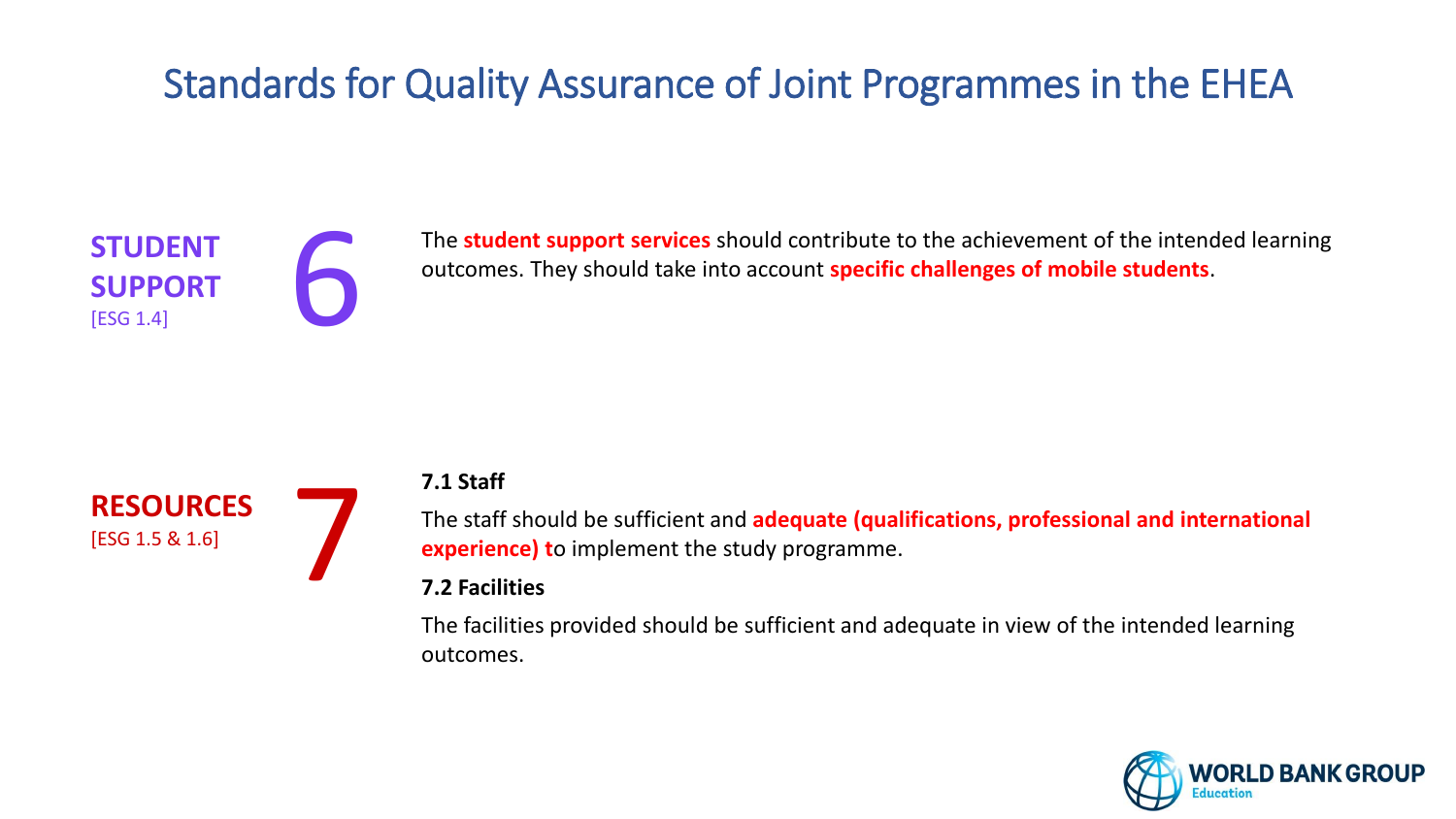

**Relevant information about the programme** like admission requirements and procedures, course catalogue, examination and assessment procedures etc. should be well documented and published by taking into account specific needs of mobile students.



The cooperating institutions should apply **joint internal quality assurance processes in accordance with part one of the ESG.**

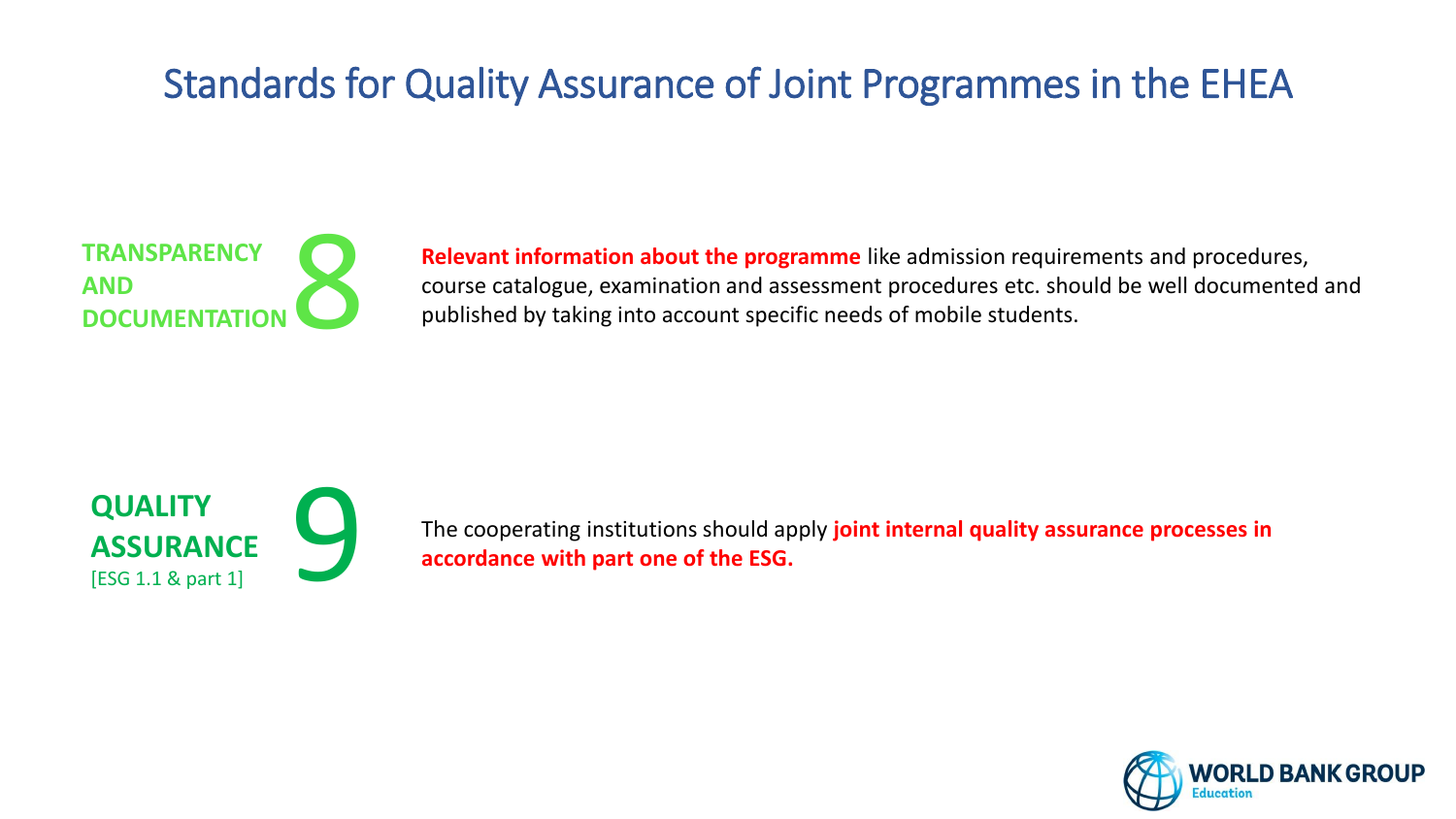**The cooperating institutions should jointly select a suitable EQAR-registered quality assurance agency.** The agency should communicate appropriately with the competent national authorities of the countries in which the cooperating higher education institutions are based.



#### **1. Self-Evaluation Report [ESG 2.3]**

The external quality assurance procedure should be based on a self- evaluation report (SER) jointly submitted by the cooperating institutions which should:

- $\checkmark$  contain comprehensive information that demonstrates the compliance of the programme with the Standards for Quality Assurance of Joint Programmes in the EHEA (part B)
- $\checkmark$  contain the necessary information about the respective national frameworks of the cooperating institutions that foreign agencies and experts might need in order to appreciate the context, especially the positioning of the programme within the national higher education systems
- ✓ **focus explicitly on the distinctive feature of the joint programme as a joint endeavour of higher education institutions from more than one national higher education system.**

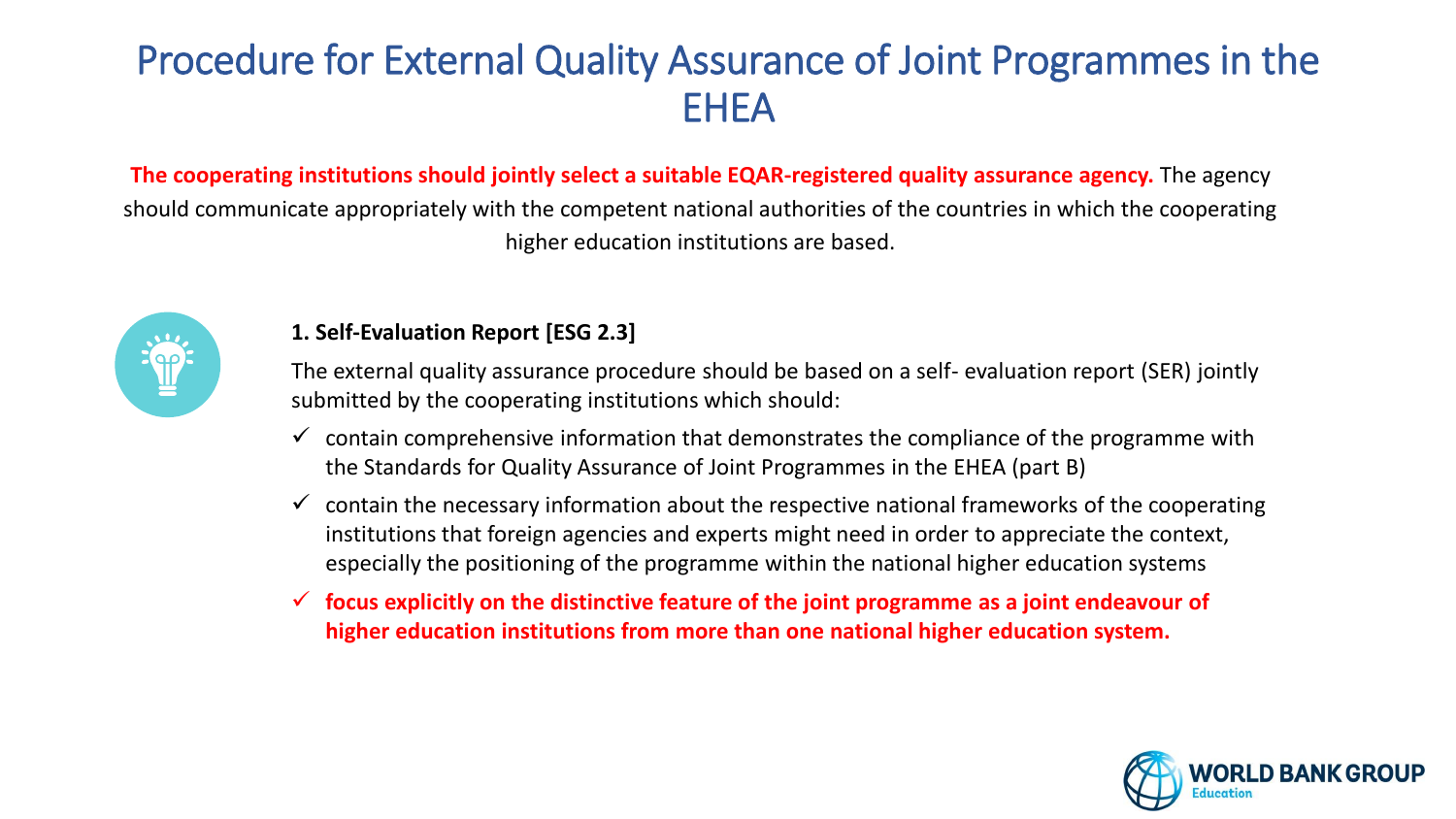

### **2. Review Panel [ESG 2.3 & 2.4]**

The agency should appoint a panel of at least **four members**. The panel should:

- $\checkmark$  combine expertise in the relevant subject(s) or discipline(s), including the labour market/world of work in the relevant field(s), and expertise in quality assurance in higher education
- $\checkmark$  be able to take into account the distinctive features of the joint programme.
- $\checkmark$  collectively, possess knowledge of the HE systems of the HEIs involved and the language(s) of instruction used.
- ✓ include **members from at least two countries** involved in the consortium providing the programme, and **at least one student**

#### **The agency should also:**

- $\checkmark$  ensure the impartiality of the experts and observes fairness towards the applying higher education institutions and
- brief the experts on the review activity, their specific role, and the specifics of the quality assurance procedure.

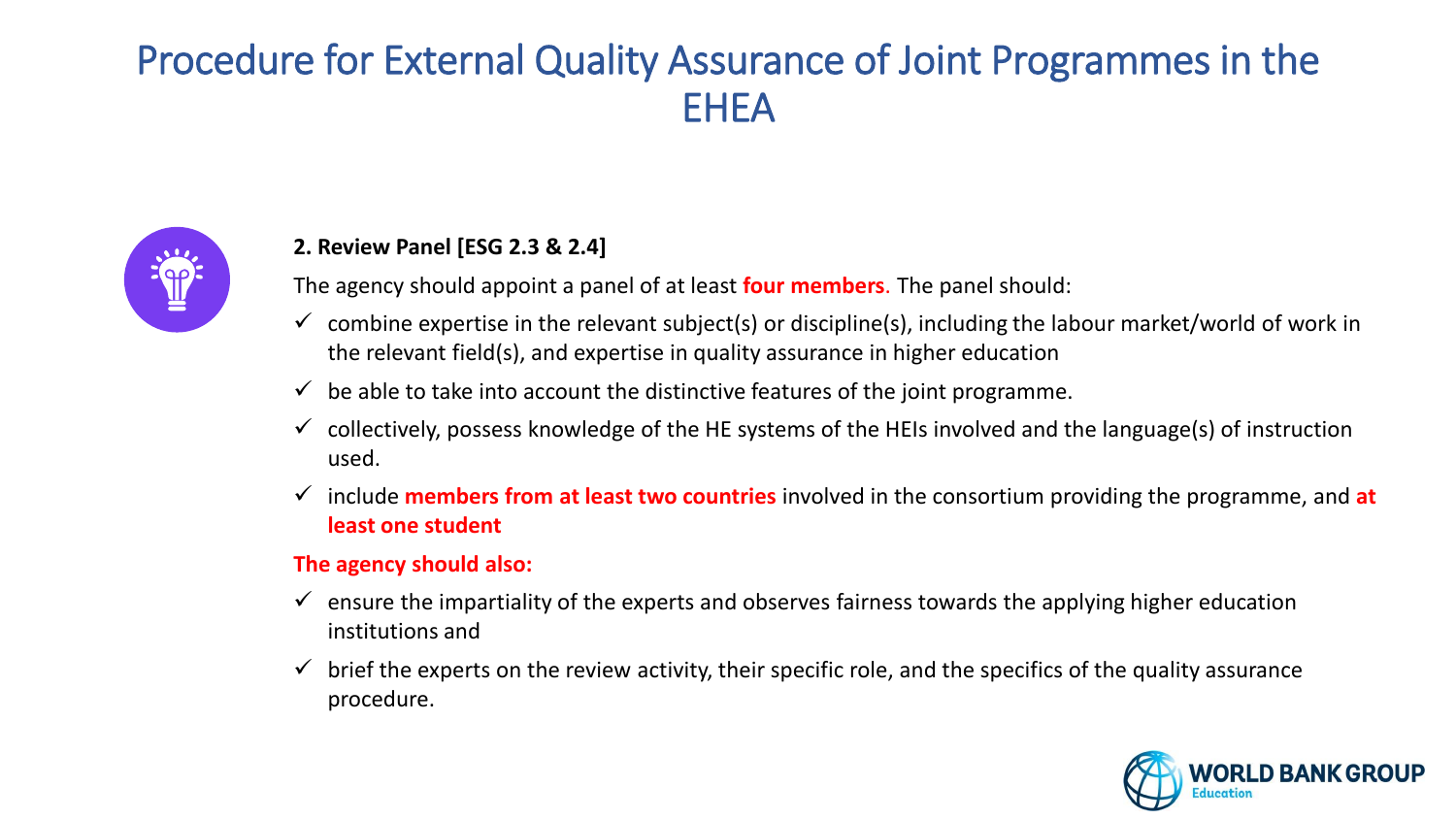

### **3. Site Visit [ESG 2.3]**

### The site visit should

- ✓ **enable the review panel to discuss the joint programme based on the self-evaluation report and assess whether the programme complies with the Standards (part B).**
- ✓ **include discussions with representatives of all cooperating institutions and in particular the management of the institutions and the programme, the staff, the students, and other relevant stakeholders.**



### **4. Review Report [ESG 2.3 & 2.6]**

The review panel should prepare a report that contains:

- $\checkmark$  relevant evidence, analysis and conclusions with regard to the Standards (part B)
- $\checkmark$  recommendations for developing the programme further. The conclusions and recommendations should pay particular attention to the distinctive features of the joint programme.

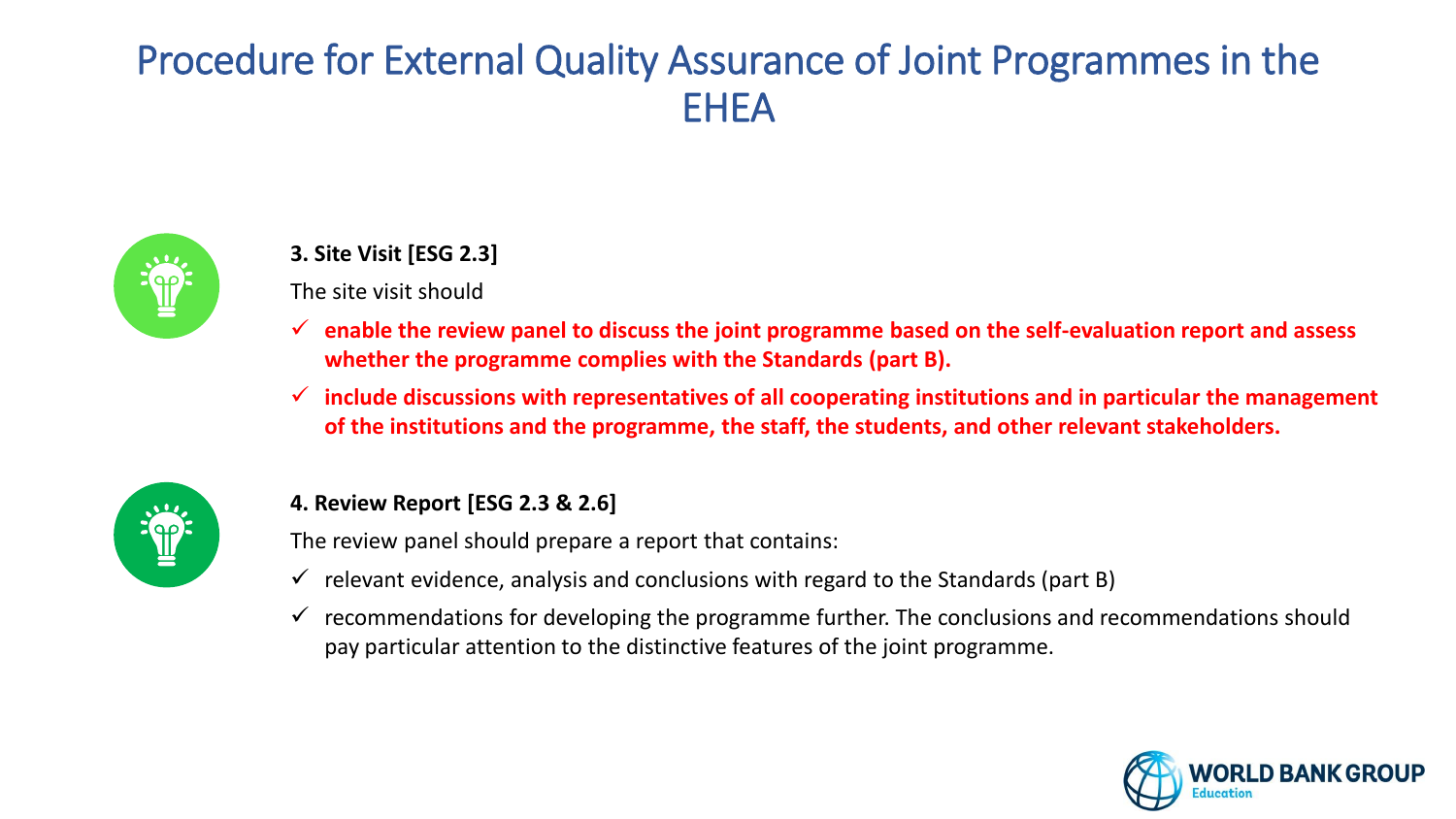

### **5. Formal Outcomes and Decision [ESG 2.5]**

If required, the agency should take a decision on the basis of the review report and the recommendation for the decision, considering the comments by the higher education institutions as appropriate. **In case the review results in an accreditation decision, it grants or denies the accreditation (with or without conditions), based on the Standards (part B).** 

- $\checkmark$  The agency may supplement the formal outcome and the accreditation decision by recommendations.
- $\checkmark$  The agency should give reasons for its accreditation decision. This applies in particular for accreditation decisions limited by conditions or negative decisions and for cases where the decision differs from the review panel's conclusions and recommendation for the decision.



### **6. Appeals [ESG 2.7]**

**The institutions should have the right to appeal against a formal outcome or an accreditation decision.** Therefore, the agency should have a formalised appeals procedure in place.

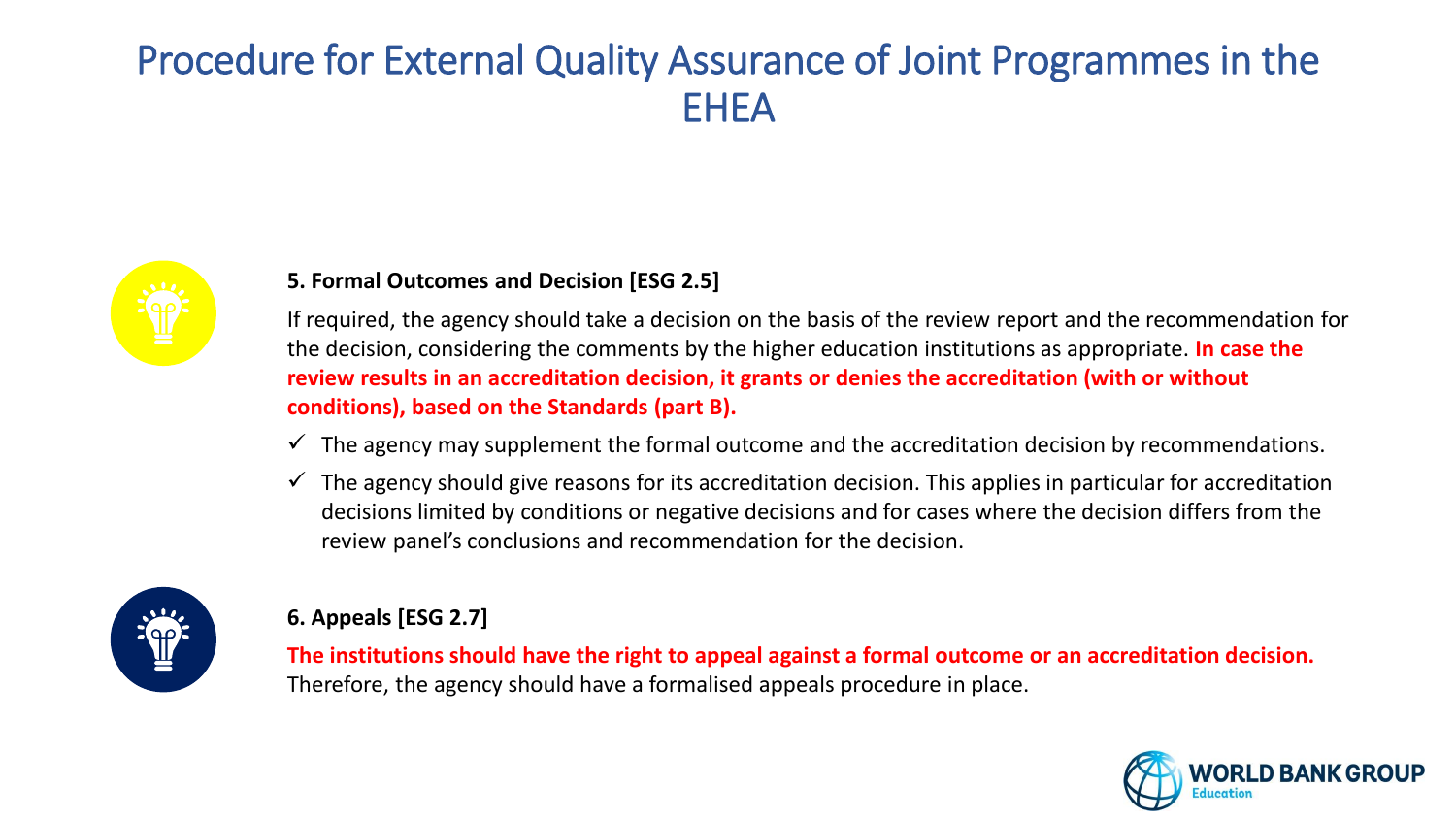

### **7. Reporting [ESG 2.6]**

The agency should publish the review report and, if applicable, the formal outcome or the accreditation decision on its website.

In case the review was not conducted in English **at least an English summary of the review report and an English version of the decision, including its reasons, should be published.**

#### **8. Follow-up [ESG 2.3]**

The agency should agree with the cooperating institutions a **follow-up procedure** to assess the fulfilment of conditions – if applicable – and/or to evaluate the follow-up actions on recommendations – if applicable.



#### **9. Periodicity [ESG 1.10]**

**The joint programme should be reviewed periodically every 6 years**, which should be specified in the published decision. If there is an accreditation decision it should be granted – if the decision is positive – for a period of 6 years. **During the 6-year period the agency should be informed about changes in the consortium offering the joint programme.**

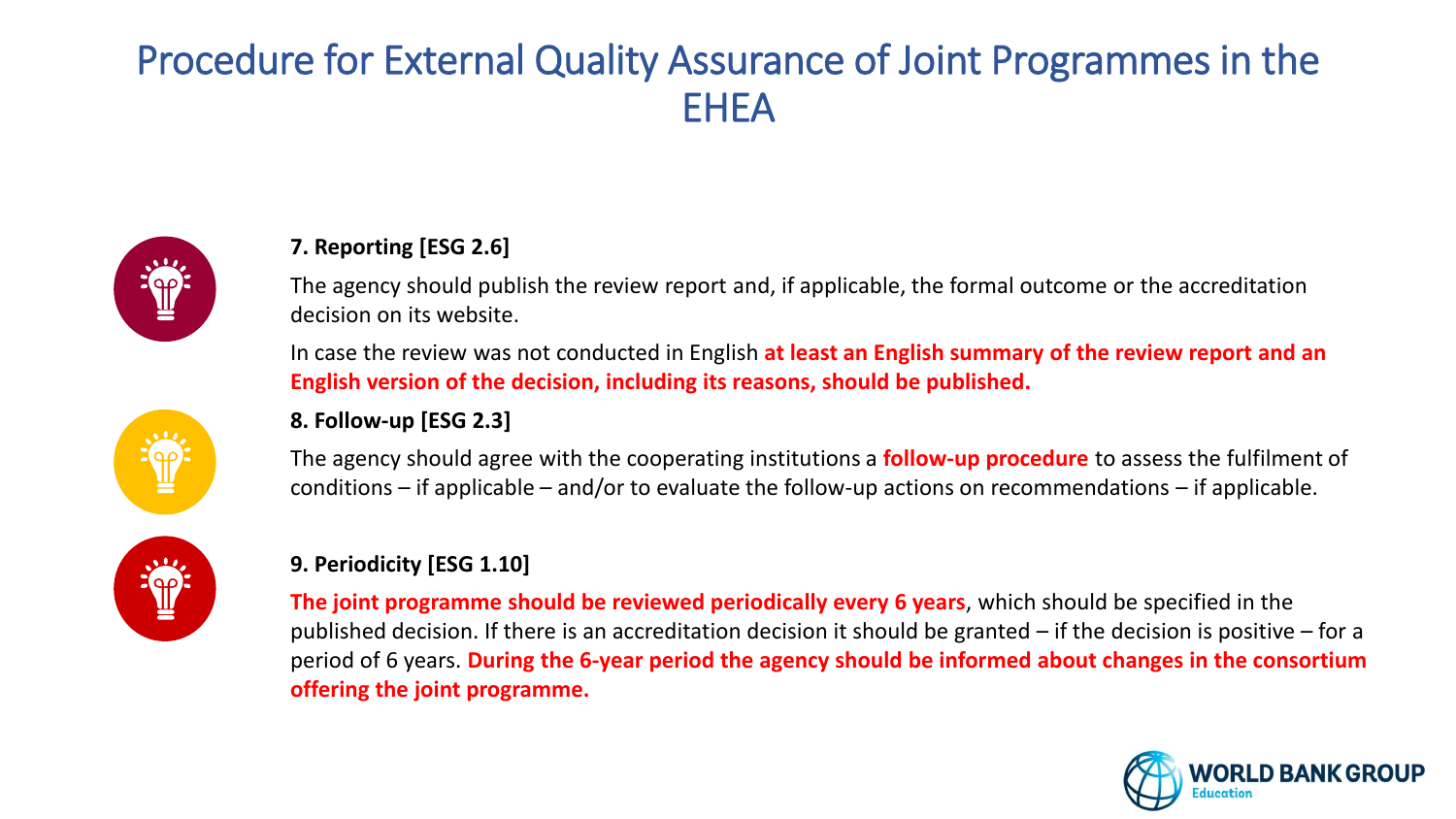## Challenges in implementing the European Approach QA of Joint Programmes



- Different regulatory frameworks, and different or ambiguous use of terms between them, were seen as a major impediment to the development / expansion of Joint Programmes.
- $\checkmark$  Collaborations through programmes labelled as dual / multiple programmes could achieve (many of) the same goals but with far less difficulties
- ✓ Different national regulatory requirements were seen as 'not going away, at least in the **08**short term'
- Different teaching traditions, and particularly assessment practices
- Issues relating to data lack off, inconsistencies between, different uses of terminology, difficulties in finding – were highlighted
- Resourcing and sustainability problems (at technical and personal/ motivational levels) were commonly identified



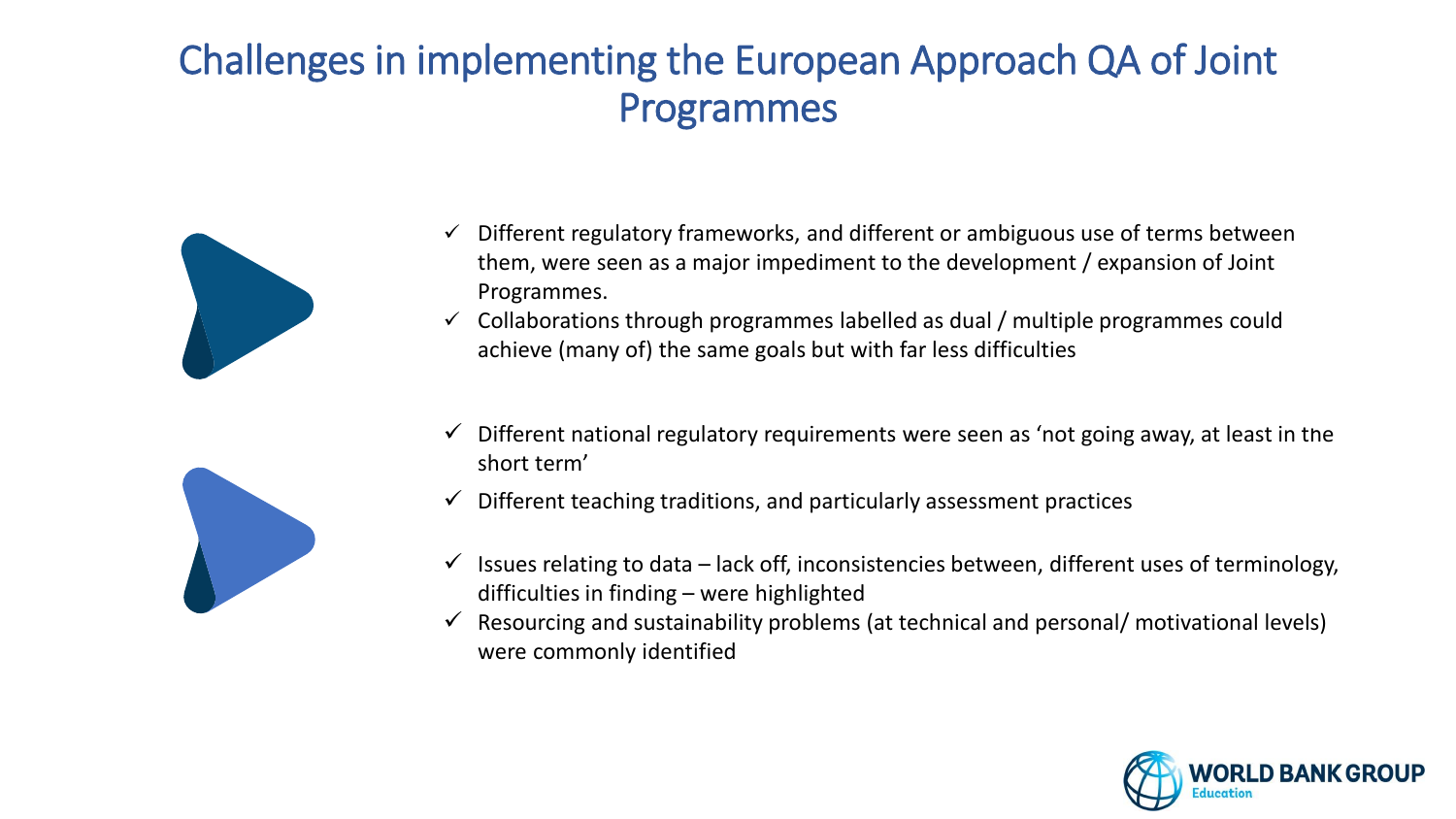# Recommendations to address challenges



- $\checkmark$  identification of possible contradictions in terminologies etc. (initially through QAAs);
- $\checkmark$  dissemination of good practices through shared 'activities';
- $\checkmark$  clarification regarding different assessment systems (with clear regulations where needed);
- identification/clarification of the specific (added) value of Joint Programmes).

- ✓ There is a need for a **more consistent approach to regulatory frameworks**, and where necessary incorporation of key aspects in national legislation. A (legal) problem here however is that different national legislations use different definitions for some of the key terms.
- ✓ **Trust building is identified as a key element** through discussions, comparisons and explanations. An identified paradox was, however, that the level of trust (and autonomy / motivation) and the extent of regulation (at national and institutional levels) are inversely correlated (regulation was reported as 'demotivating').

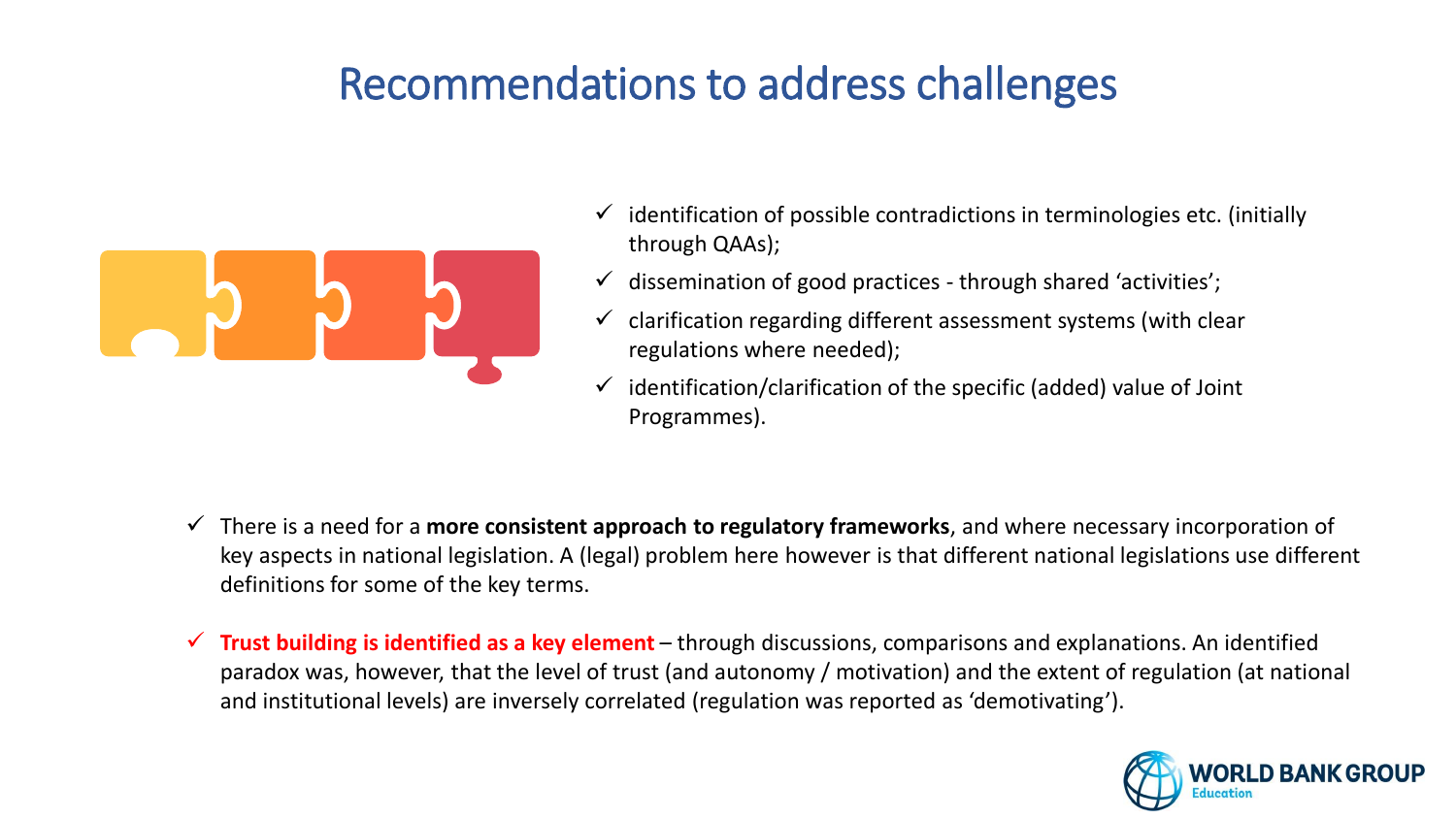# Cross-cutting themes

- $\checkmark$  why bother with Joint Programmes when Double/Multiple programmes are 'easier' to set up and run?
- $\checkmark$  what are Joint Programmes, and what is their 'added value'? What are the relationships between modules, options and the overall Joint programme, concerning identification and assessment of JPspecific learning outcomes?
- $\checkmark$  resourcing and sustainability concerns financial, administrative and student records management, personnel
- $\checkmark$  academic management from the strategic to the detailed including intra-HEI relationships between Joint Programmes and Internationalisation
- $\checkmark$  quality assurance general lack of alignment in both internal (inter- and intra- HEI) and external (between QA agencies) concerning needs, cycles, standards, criteria and procedures, and in the use of different definitions / interpretations of common (key) words.
- $\checkmark$  national legal frameworks and their (continuous) revisions; and the relationship between national policy/ requirements and Bologna Process initiatives

**'Cross-cutting' themes and questions are found to recur irrespective of the phase of development or delivery of a Joint Programme, or its evaluation/quality assurance, and have been raised by ministries, QA agencies or HEIs**